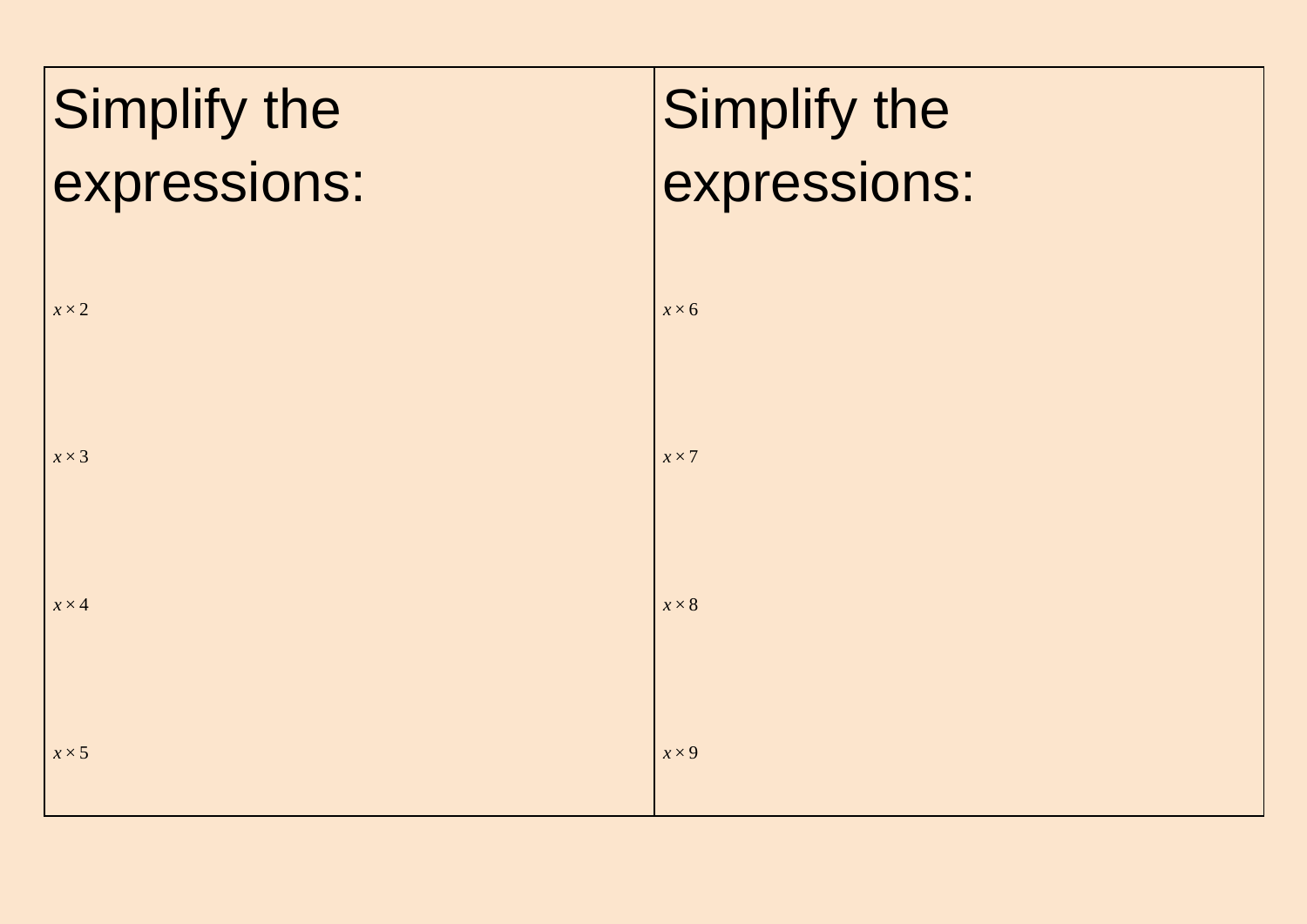| Simplify the          | Simplify the          |
|-----------------------|-----------------------|
| expressions:          | expressions:          |
| $x \times 2 \times 2$ | $x \times 2 \times 3$ |
| $x \times 3 \times 2$ | $x \times 3 \times 3$ |
| $x \times 4 \times 2$ | $x \times 4 \times 3$ |
| $x \times 5 \times 2$ | $x \times 5 \times 3$ |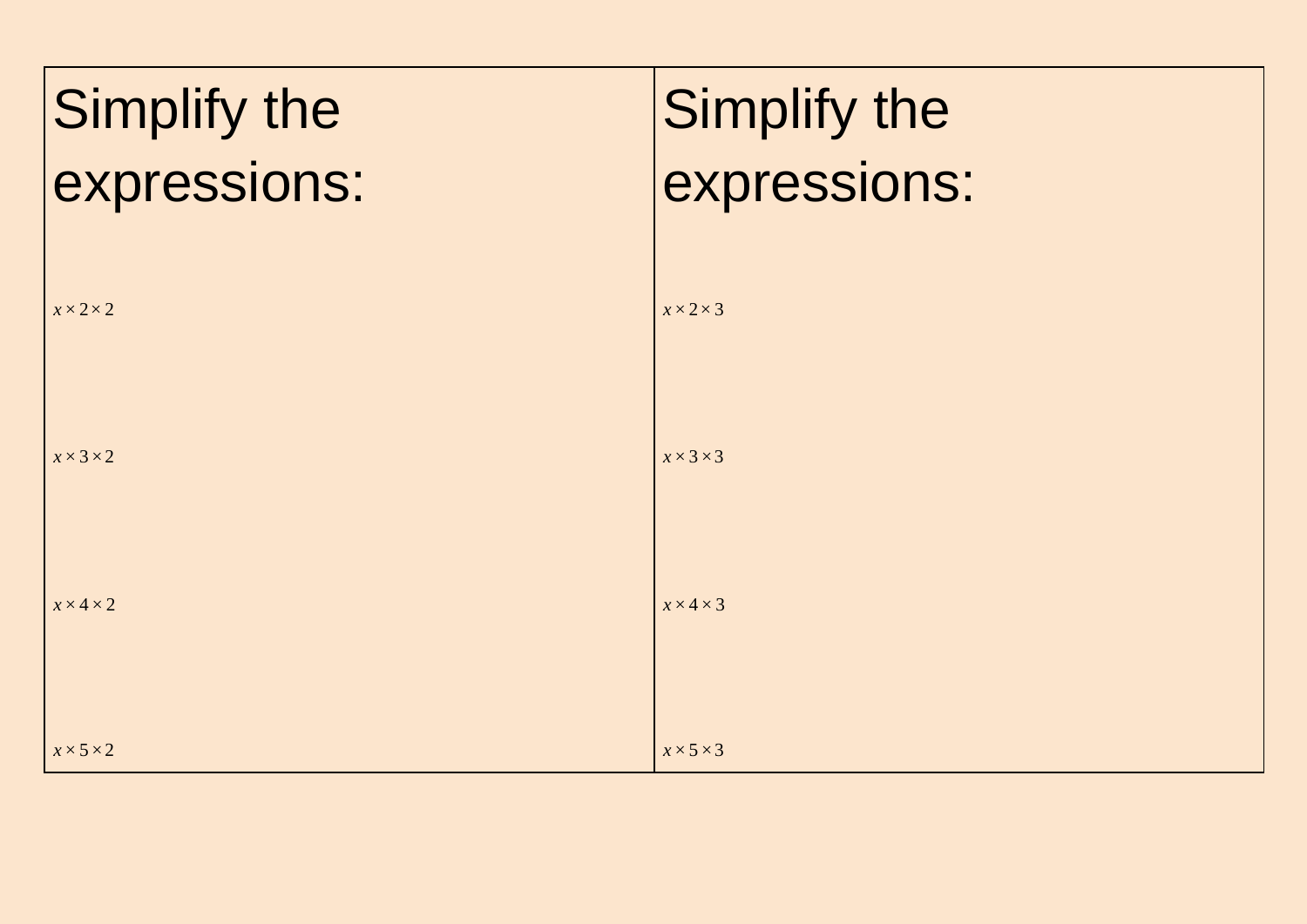| Simplify the           | Simplify the           |
|------------------------|------------------------|
| expressions:           | expressions:           |
|                        |                        |
| $X \times X$           | $x \times 3x$          |
| $x \times 2x$          | $x \times 4x$          |
|                        |                        |
| $x \times 4x \times 2$ | $x \times 3x \times 2$ |
|                        |                        |
| $x \times 5x \times 2$ | $x \times 5x \times 2$ |
|                        |                        |

Simplify the Simplify the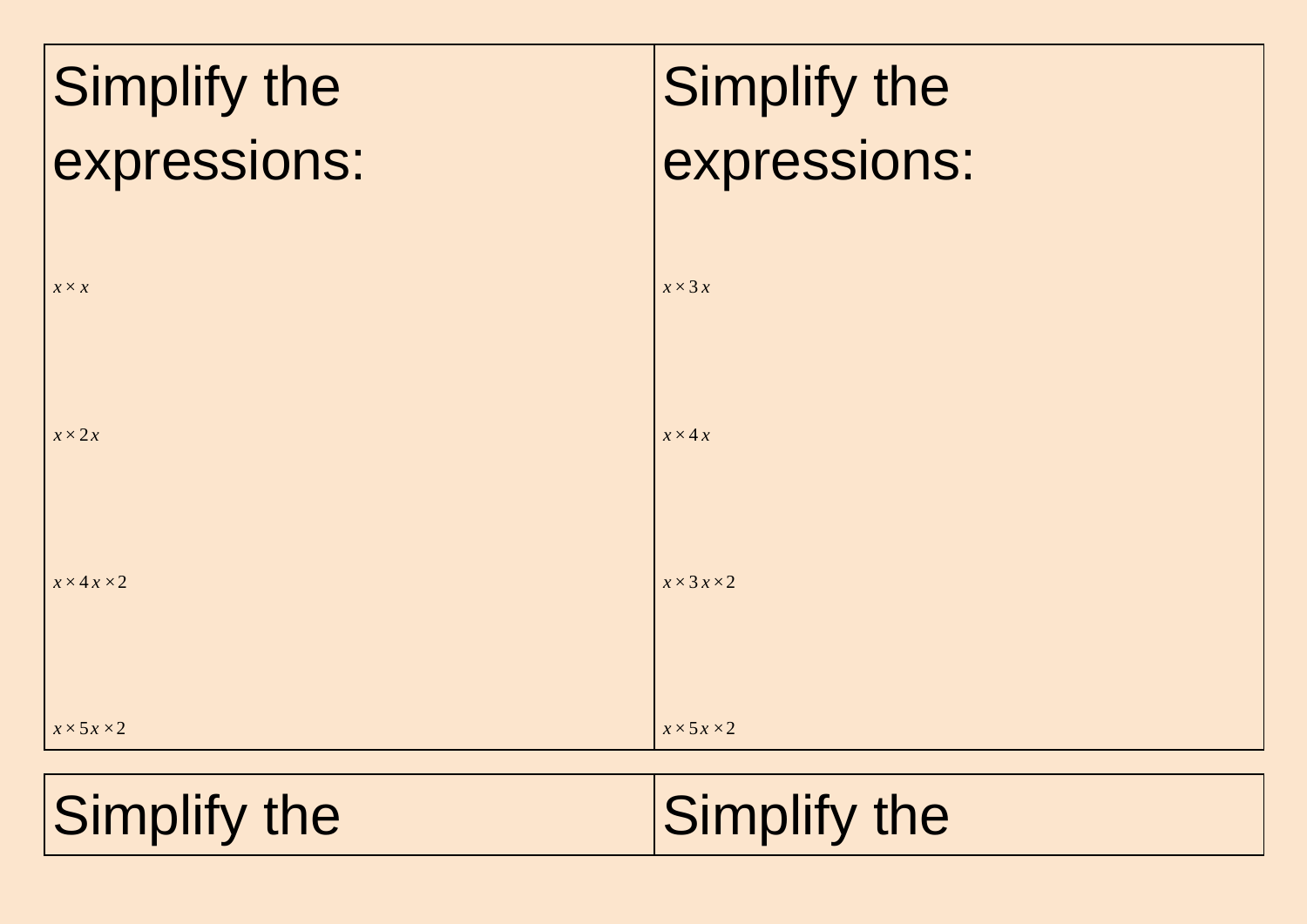| expressions: | expressions: |
|--------------|--------------|
|              |              |
| $1 + 1$      | $1 + 2$      |
|              |              |
| $x + x$      | $x + x + x$  |
|              |              |
| $x + x + 1$  | $x + x + 2$  |
|              |              |
| $x + 1 + 1$  | $x + 1 + 2$  |

| Simplify the<br>Simplify the |
|------------------------------|
|------------------------------|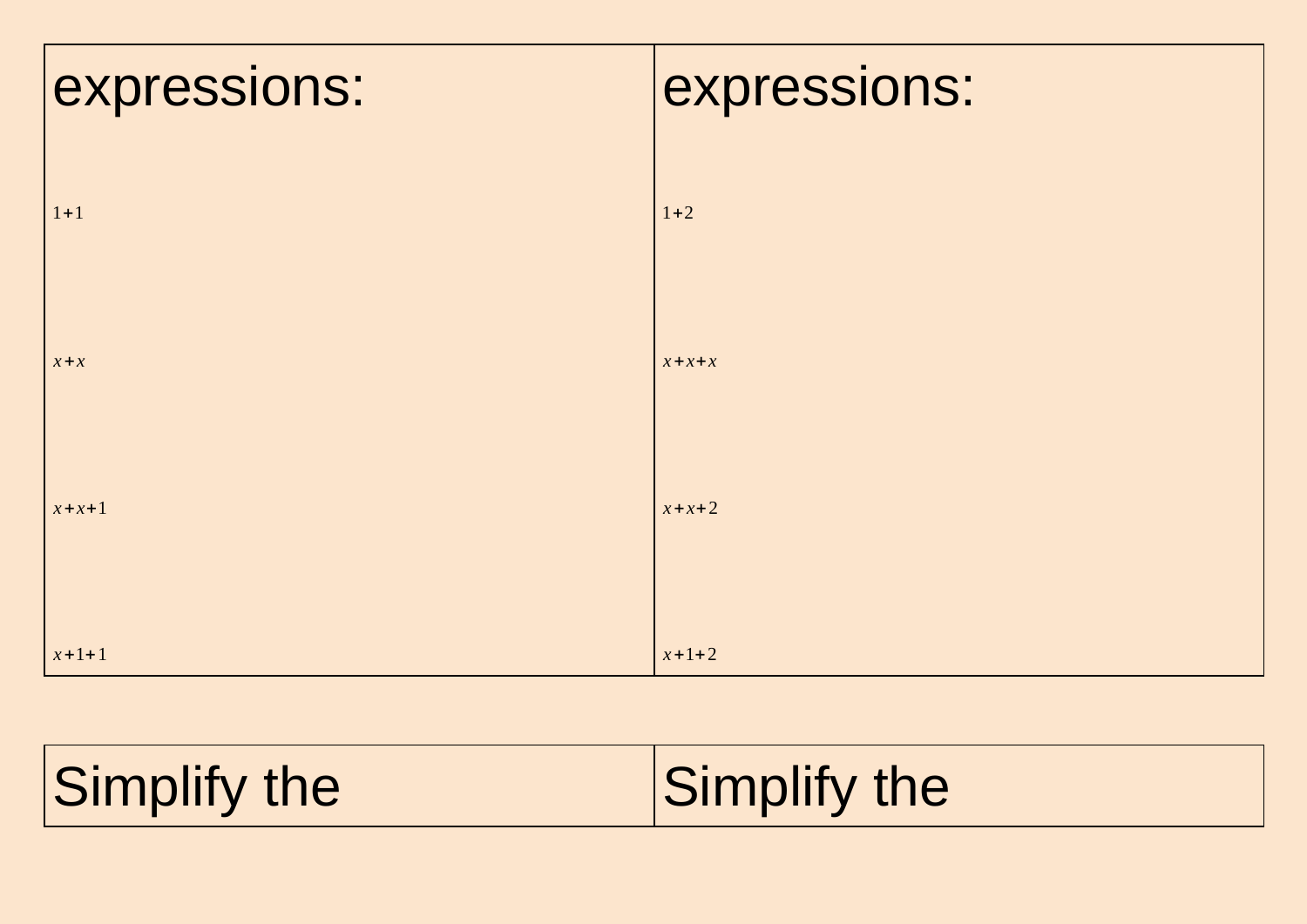| expressions:    | expressions:    |
|-----------------|-----------------|
| $x + 1 + x$     | $1 + x + 1$     |
|                 |                 |
| $x + y + x$     | $y + x + y$     |
| $x + y + x + 1$ | $y + x + y + 1$ |
| $x+y+x+y$       | $y+x+y+x$       |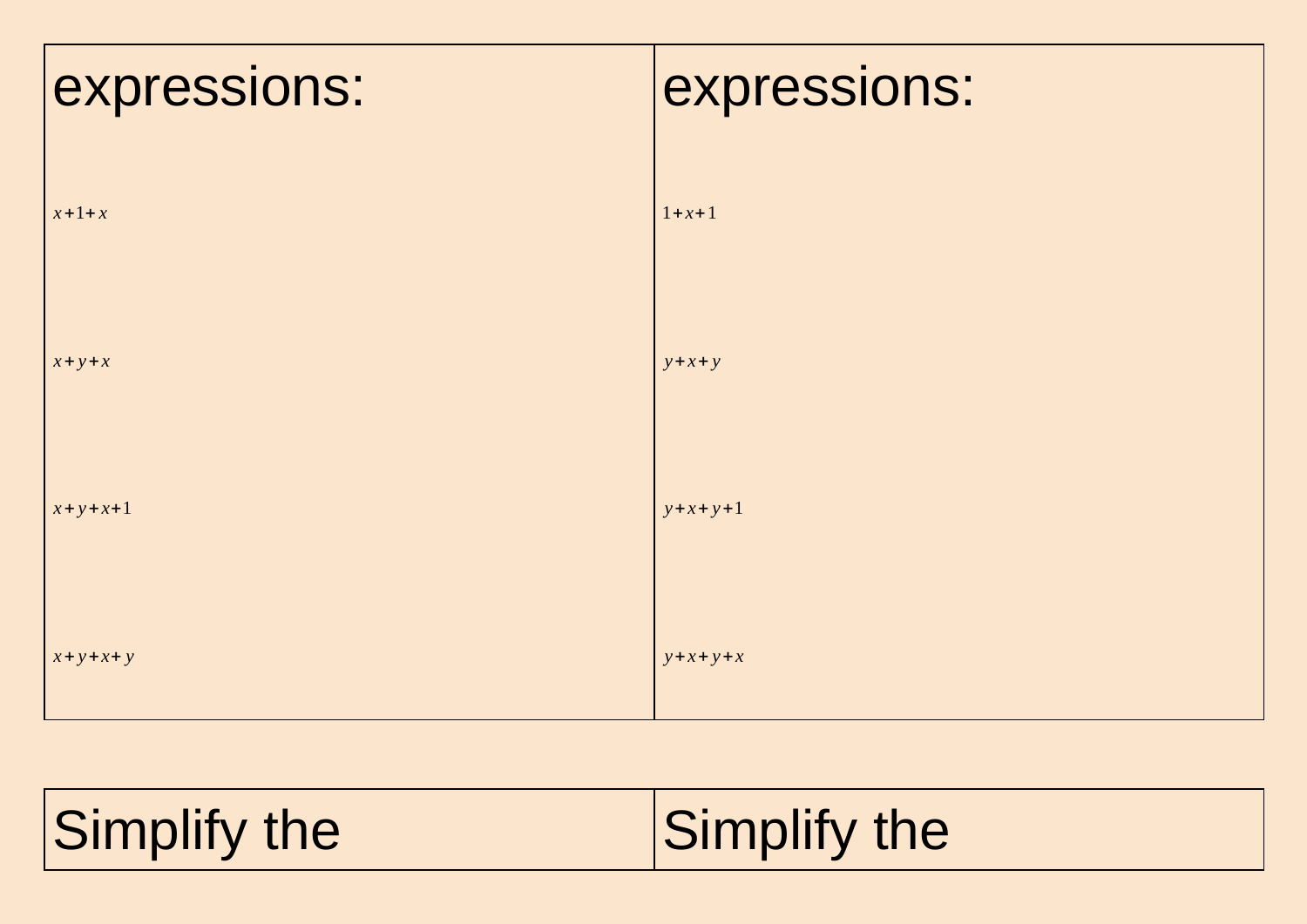| expressions:      | expressions:   |
|-------------------|----------------|
| $x^2$ + $x$ + $x$ | $y^2$ +x+x     |
| $x^2$ + y+ y      | $y^2$ +y+y     |
| $x^2$ +x+y+x      | $y^2$ +x+y+x   |
| $x^2$ +x+y+x+1    | $y^2$ +x+y+x+1 |

## Work out the products: Work out the products: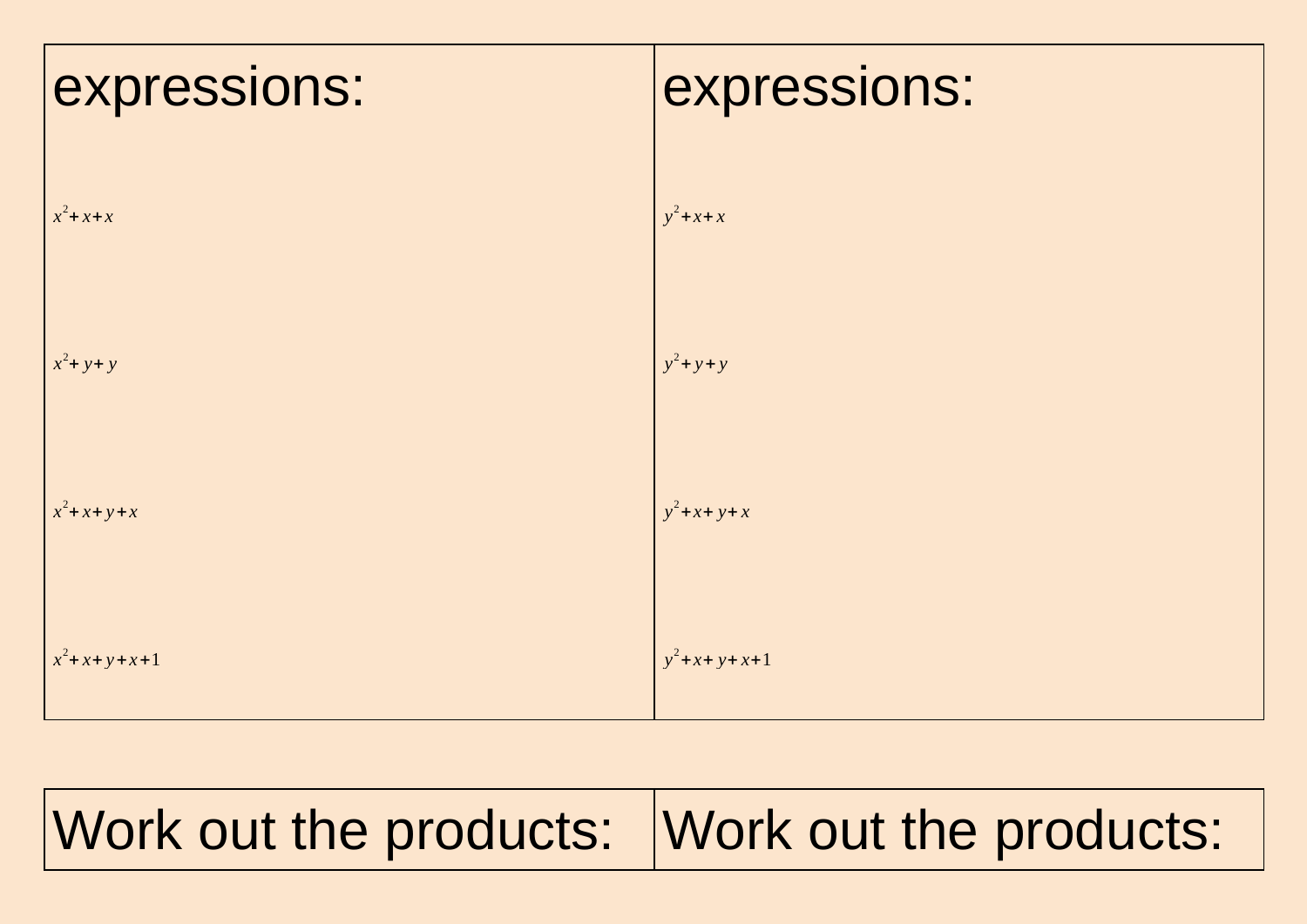| $(1+2) \times 3$                              | $(1+2) \times 4$          |
|-----------------------------------------------|---------------------------|
| $1 \times 3 + 2 \times 3$<br>$(2+3) \times 4$ | $1 \times 4 + 2 \times 4$ |
| $2 \times 4 + 3 \times 4$                     | $(2+3) \times 5$          |
|                                               | $2 \times 5 + 3 \times 5$ |

## Work out the products: Work out the products: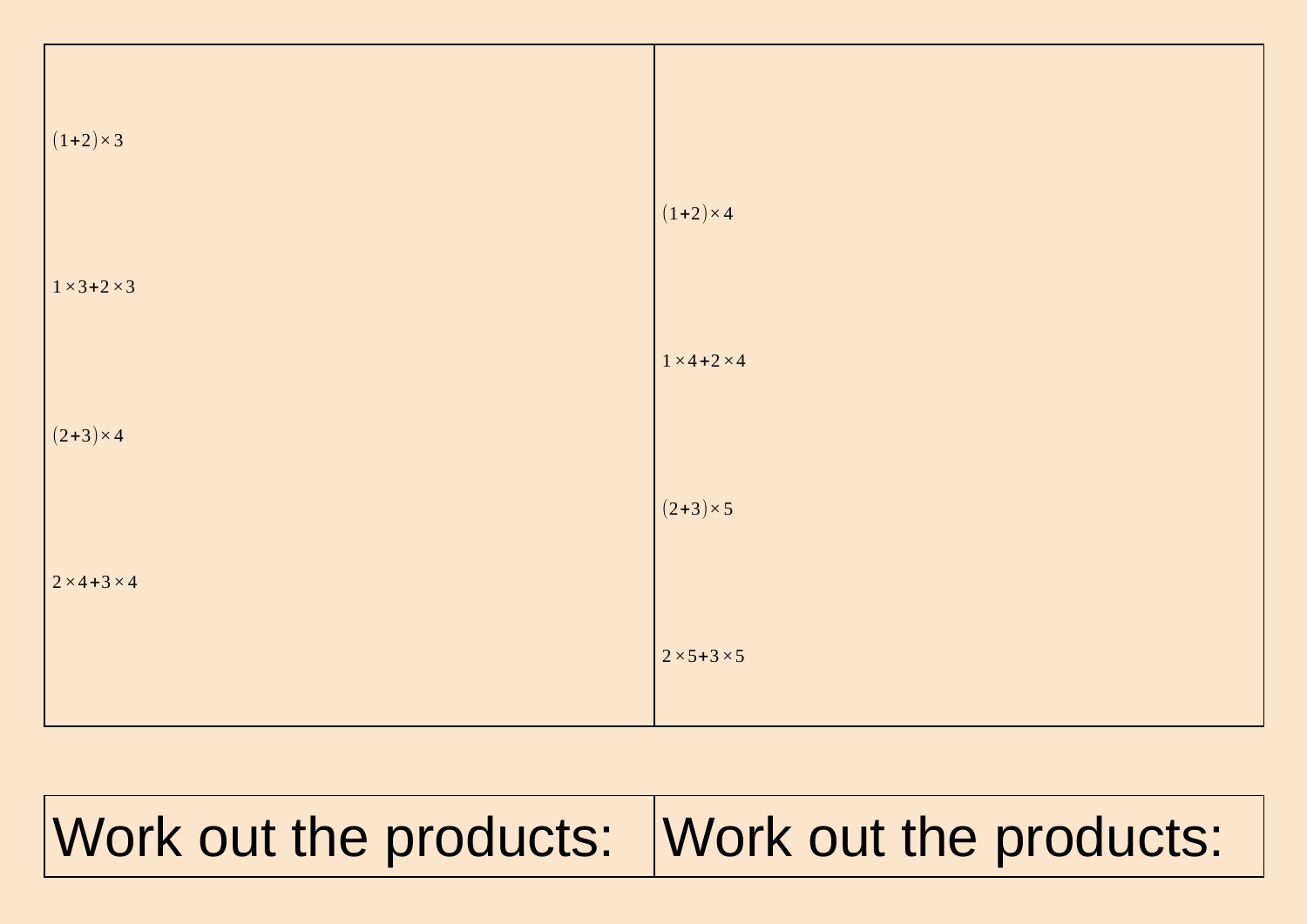

## Work out the products: Work out the products: